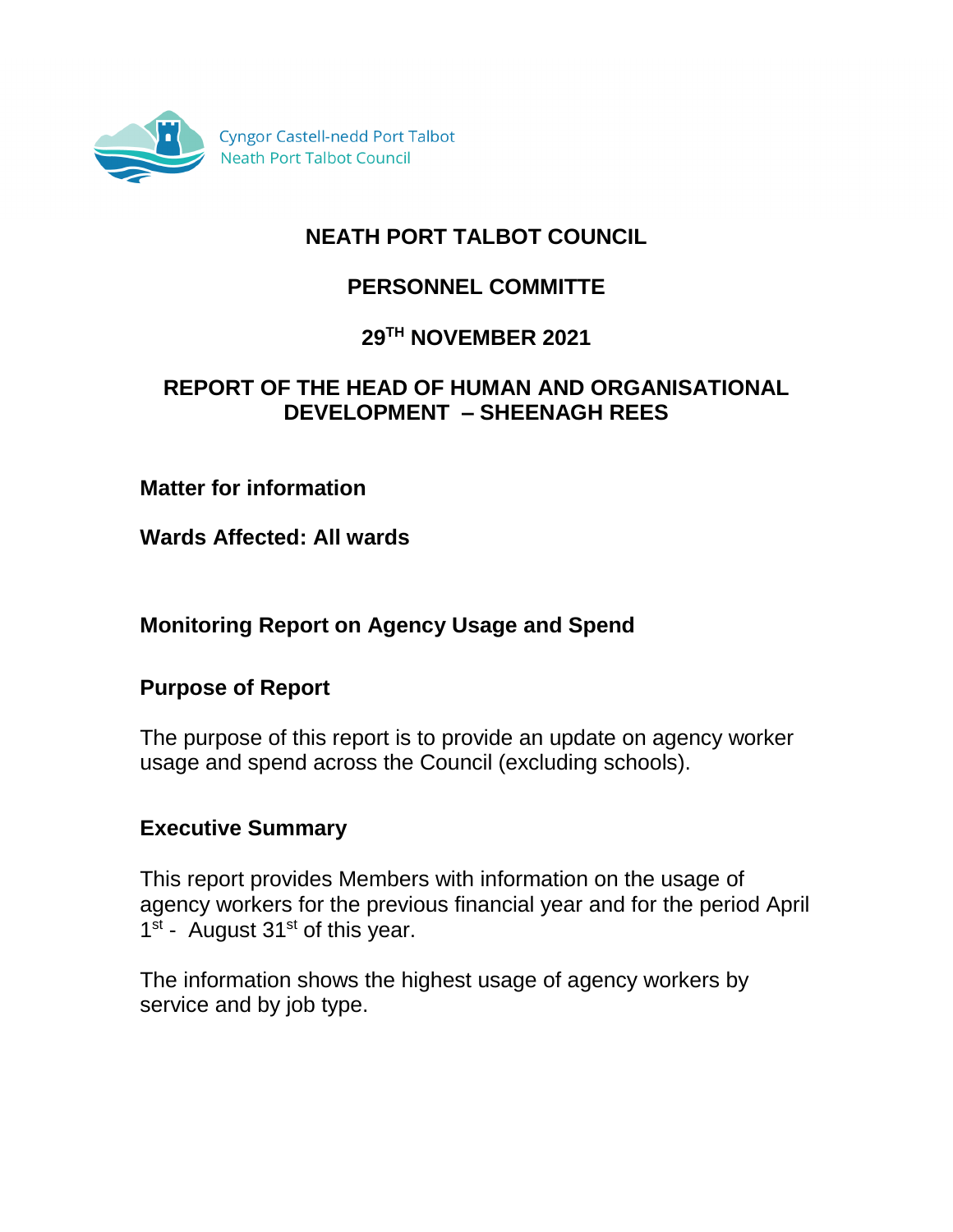# **Background**

An official agreement was made on 30th January, 2020 between the Council and Matrix SCM Ltd (Matrix) for the Provision of a Managed Service for the Supply of Agency Staff. Matrix took over the management of the supply of agency workers in April 2020 and the contract will run until October 30<sup>th</sup> 2022 with the option to extend for 12 months.

Matrix engage with a number of suppliers on the Council's behalf to supply agency workers at the best rate possible. Matrix is not a staffing company and is entirely supplier-neutral.

# **Agency Spend**

The information has been provided by Matrix.

## **1.1 Agency Spend by Directorate**

The tables below show the breakdown of agency spend by Directorate and information on the services and types of jobs that agency workers have been used for in the periods shown.

# **Spend from April 1ST 2020 – March 31st 2021 by Directorate:**

| <b>DIRECTORATE</b>                      | <b>SPEND</b> |
|-----------------------------------------|--------------|
| <b>ENVIRONMENT &amp; REGENERATION</b>   | £876,347     |
| SOCIAL SERVICES, HEALTH & HOUSING       | £91,351      |
| <b>FINANCE &amp; CORPORATE SERVICES</b> | £10,802      |
| <b>CHIEF EXECUTIVE'S</b>                | £5,760       |
| <b>TOTAL SPEND</b>                      | £984,260     |

### **Environment & Regeneration**

The highest spend on agency workers is within the Environment & Regeneration Directorate which accounts for £876,347 of the total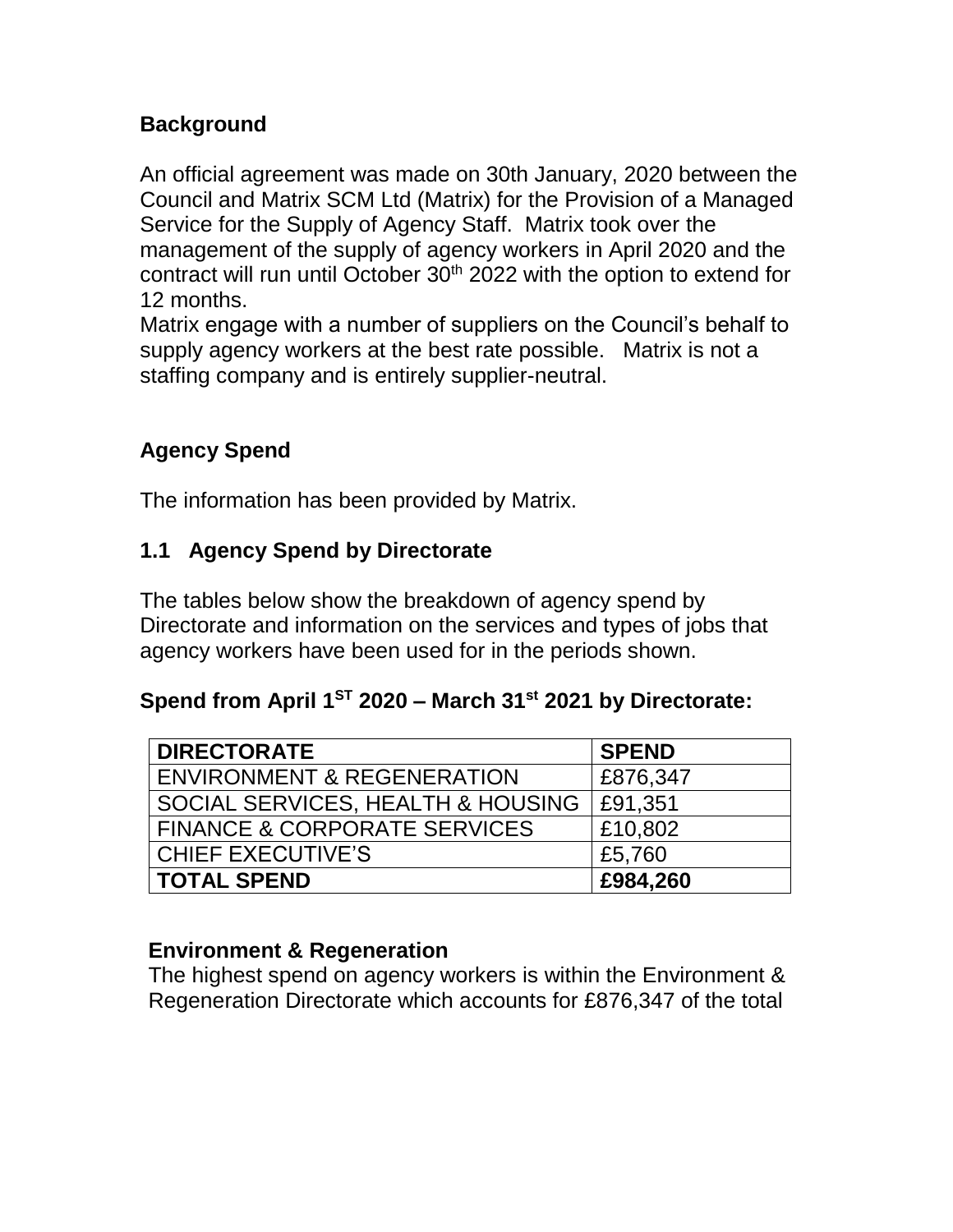spend across the council of £984,260. This represents 88% of agency worker spend.

Waste and Recycling services account for the highest spend where agency workers are used to cover the roles of refuse collectors/loaders and refuse/recycling drivers.

The rest of the spend in the Directorate has mainly been used on agency workers across the following services and job roles:

Environmental Health (Environmental Health Officer) Trading Standards ( Trading Standards Officer) South Wales Trunk Road Agency (Principal Engineer and Senior Electrical Engineer) South Wales Trunk Road Agency (Administrative support) South Wales Trunk Agency (Driving Skilled Operative) Highways and Drainage (Driving Skilled Operative)

#### **Social Services, Health & Housing**

The second highest spend of £91,351 falls within Social Services, Health and Housing and represents 9% of total agency spend.

Agency workers contributing to this spend have mainly been used across the following services and job roles:

Community Occupational Team (Occupational Therapist) Social Workers across various teams Housing Renewals, Adaptations and Homelessness (Support and Resettlement Assistant)

NB During the pandemic, agency workers needed by SSHH were supplied via Prospero Health & Social Care Recruitment Agency in addition to those supplied via Matrix.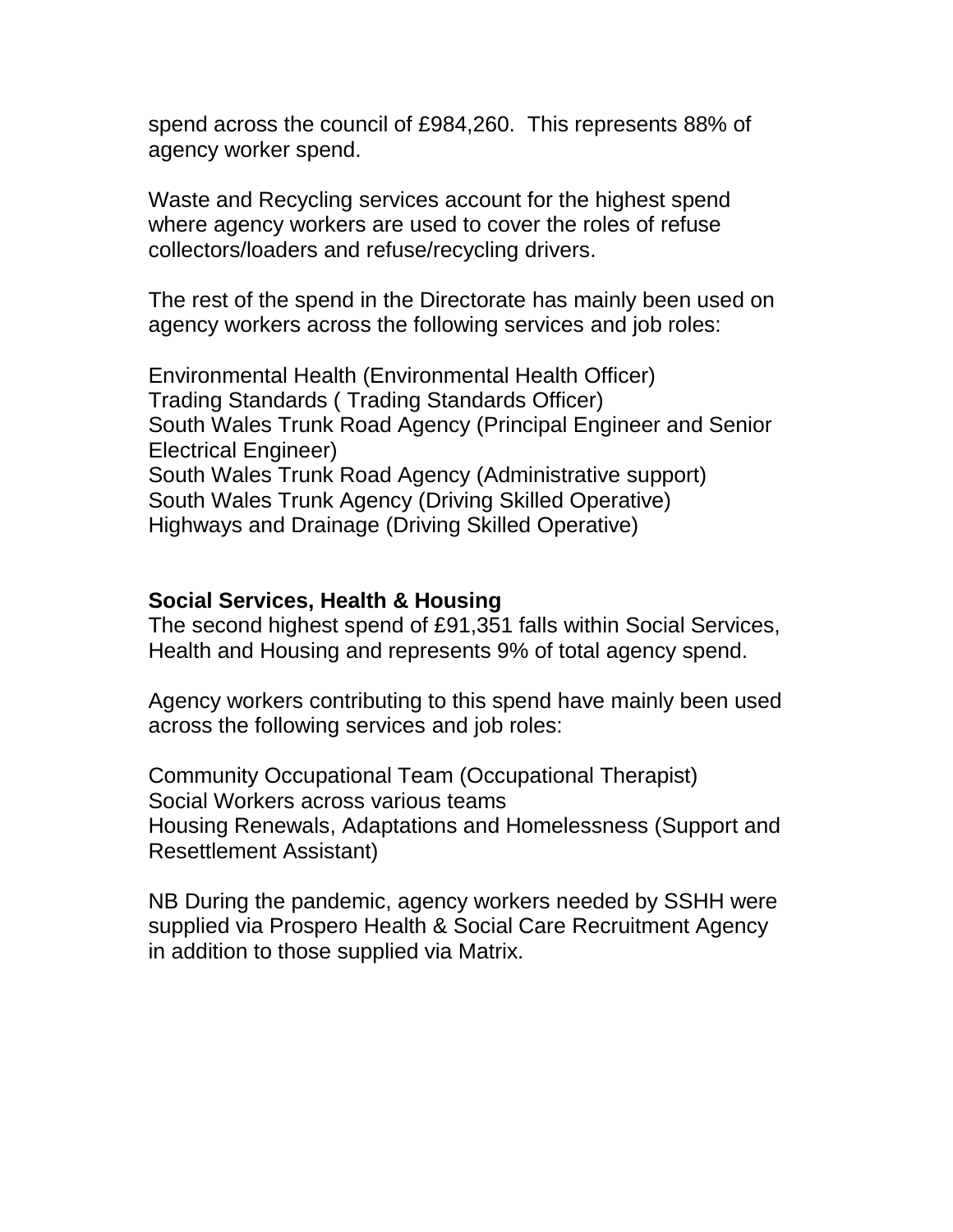Consequently, an additional £67,000 was used on agency workers from Prospero of which £30,000 has been reclaimed from the Welsh Government to cover these covid-related figures.

# **Chief Executive's and Finance & Corporate Services**

The main usage in these two Directorates has been in administrative roles, along with Customer Services/CCTV and accounts for a total spend of £16,562.

### **Spend from April 1st - August 31st 2021 by Directorate:**

| <b>DIRECTORATE</b>                      | <b>SPEND</b> |
|-----------------------------------------|--------------|
| <b>ENVIRONMENT &amp; REGENERATION</b>   | E311, 519    |
| SOCIAL SERVICES, HEALTH AND             | £77,867      |
| <b>HOUSING</b>                          |              |
| <b>FINANCE &amp; CORPORATE SERVICES</b> | E7,721       |
| <b>TOTAL SPEND</b>                      | £397,107     |

### **Environment & Regeneration**

The highest usage of agency workers for this period is within the Environment & Regeneration Directorate spending £311,519 out of a total spend across the council of £397,107. This represents 78% of total agency spend.

Waste and Recycling show the highest spend using agency workers in the roles of refuse collectors/loaders and refuse/recycling drivers.

Agency workers have also been used in Environmental Health in the job role of Environmental Health Officer and in South Wales Trunk Road Agency in Engineering, Administrative and Skilled Driving Operative roles.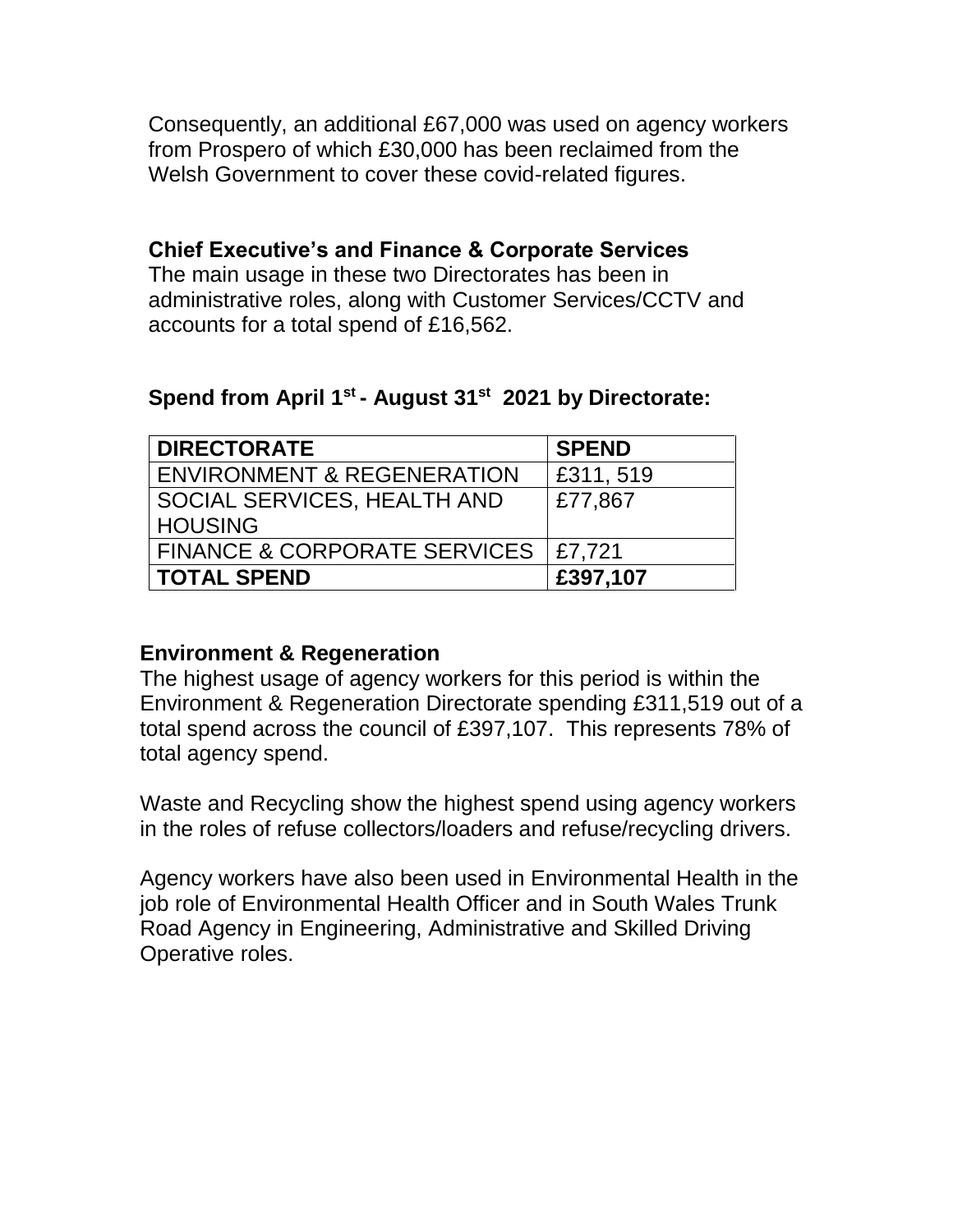# **Social Services, Health & Housing**

The second highest usage is in Social Services, Health and Housing with a spend of £77,867 out of the total. This represents 20% of total agency spend.

The highest spend has been used in various qualified social worker roles and accounts for £50,342 of the £77,867 spend.

Housing Renewals, Adaptations and Homelessness also account for the agency worker spend used for the role of Support and Resettlement Assistant.

#### **Finance & Corporate Services**

The main agency usage in this Directorate has been in administrative roles.

# **1.2 Agency Spend by Job Category/Job Role**

The following information shows the highest spend by job category and which job roles fall into these categories.

## **Spend from April 1ST 2020 – March 31st 2021 by Job Category/Role:**

Total spend for this period - £984,260

| <b>JOB CATEGORY</b>        | <b>JOB ROLE</b>                                                                                                 | <b>SPEND</b> |
|----------------------------|-----------------------------------------------------------------------------------------------------------------|--------------|
| Operational and<br>Support | Refuse collectors/loaders<br><b>Refuse/Recycling Drivers</b><br><b>Driving Skilled</b><br><b>Operatives</b>     | £678,189     |
| <b>Technical</b>           | <b>Trading Standards</b><br><b>Officer</b><br><b>Principal Engineer</b><br><b>Senior Electrical</b><br>Engineer | £113,096     |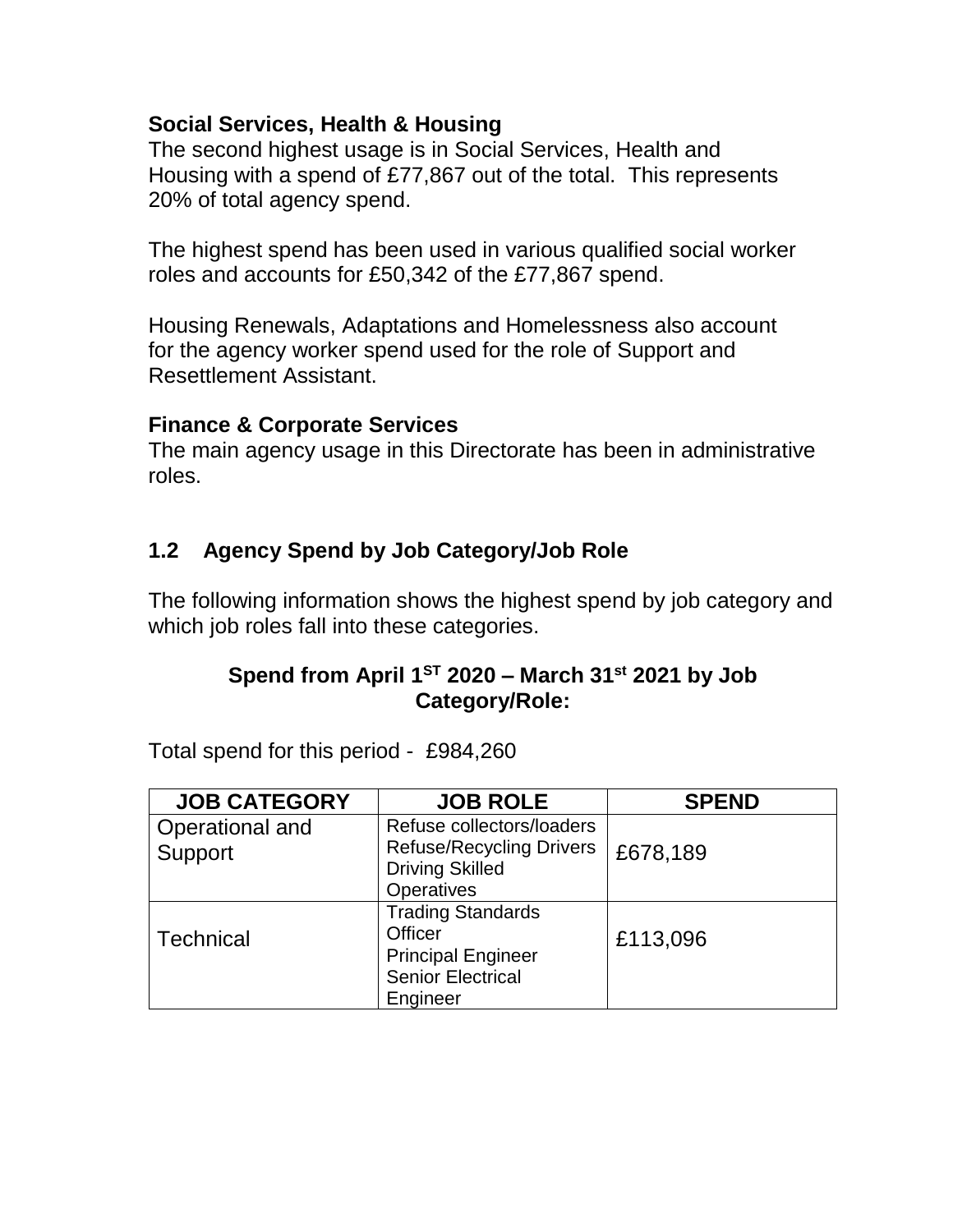| Professional | <b>Environmental Health</b><br>Officer<br><b>Domestic Abuse Worker</b><br>Support & Resettlement | £95,732 |
|--------------|--------------------------------------------------------------------------------------------------|---------|
|              | Assistant                                                                                        |         |

# **Spend from April 1ST 2021 – August 31st 2021 by Job Category/Role:**

Total spend for this period - £397,107

| <b>JOB CATEGORY</b>               | <b>JOB ROLE</b>                                                                                             | <b>SPEND</b> |
|-----------------------------------|-------------------------------------------------------------------------------------------------------------|--------------|
| Operational and<br>Support        | Refuse collectors/loaders<br><b>Refuse/Recycling Drivers</b><br><b>Driving Skilled</b><br><b>Operatives</b> | £263,953     |
| <b>Social Care</b><br>(Qualified) | <b>Social Workers</b><br>(Adult Services and<br>Children & Young People<br>Services)                        | £50,342      |
| <b>Technical</b>                  | <b>Principal Engineer</b><br><b>Senior Electrical</b><br>Engineer                                           | £47,329      |

# **Summary**

Figures from previous years show that total expenditure on agency workers has steadily decreased across the Council from £1,516,699.09 in 2015/16 to £1,261,839.07 in 2016/17 and to £1,129,100.37 in 2017/18. This report shows expenditure continues to decrease.

In reference to an Internal Audit report produced 20<sup>th</sup> September 2021, it was reported that there were no issues found in the use of agency workers. Agency workers are used only when absolutely necessary to ensure continuity of service delivery and are used only as a short-term solution when there are unforeseen workforce shortages. Normal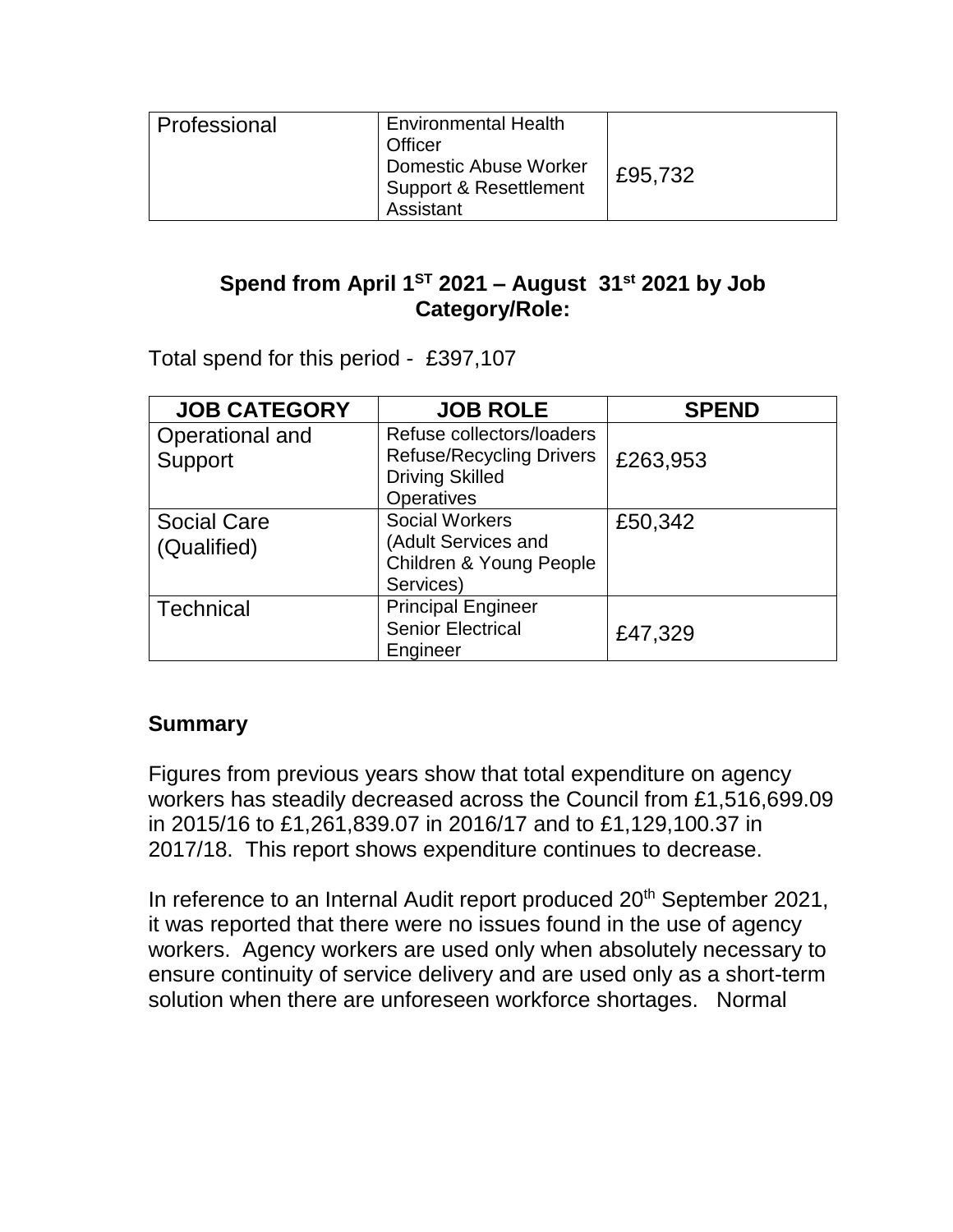recruitment processes are followed when vacancies arise and agency workers are not used as an alternative to filling vacant posts within services.

Any agency costs are monitored against budgets on a monthly basis as part of the budget monitoring exercise. If there are any concerns these are then discussed with the relevant Accountable Manager responsible for the service.

### **Financial Impacts**

The cost of agency workers is met by individual services engaging the agency workers.

#### **Integrated impact assessment**

There is no requirement to undertaken an Integrated Impact Assessment as this report is for monitoring / information purposes.

### **Valleys Communities Impacts**

No implications

#### **Workforce Impacts**

There are no workforce impacts associated with this report

### **Legal Impacts**

Agency Worker Regulations give Agency workers are entitled to certain employment rights and equal treatment if the hirer uses the worker for 12 consecutive weeks in a given job.

#### **Risk Management Impacts**

The delivery of front line services to the community could be disrupted if Agency workers are not used.

### **Consultation**

There is no requirement under the Constitution for external consultation on this item.